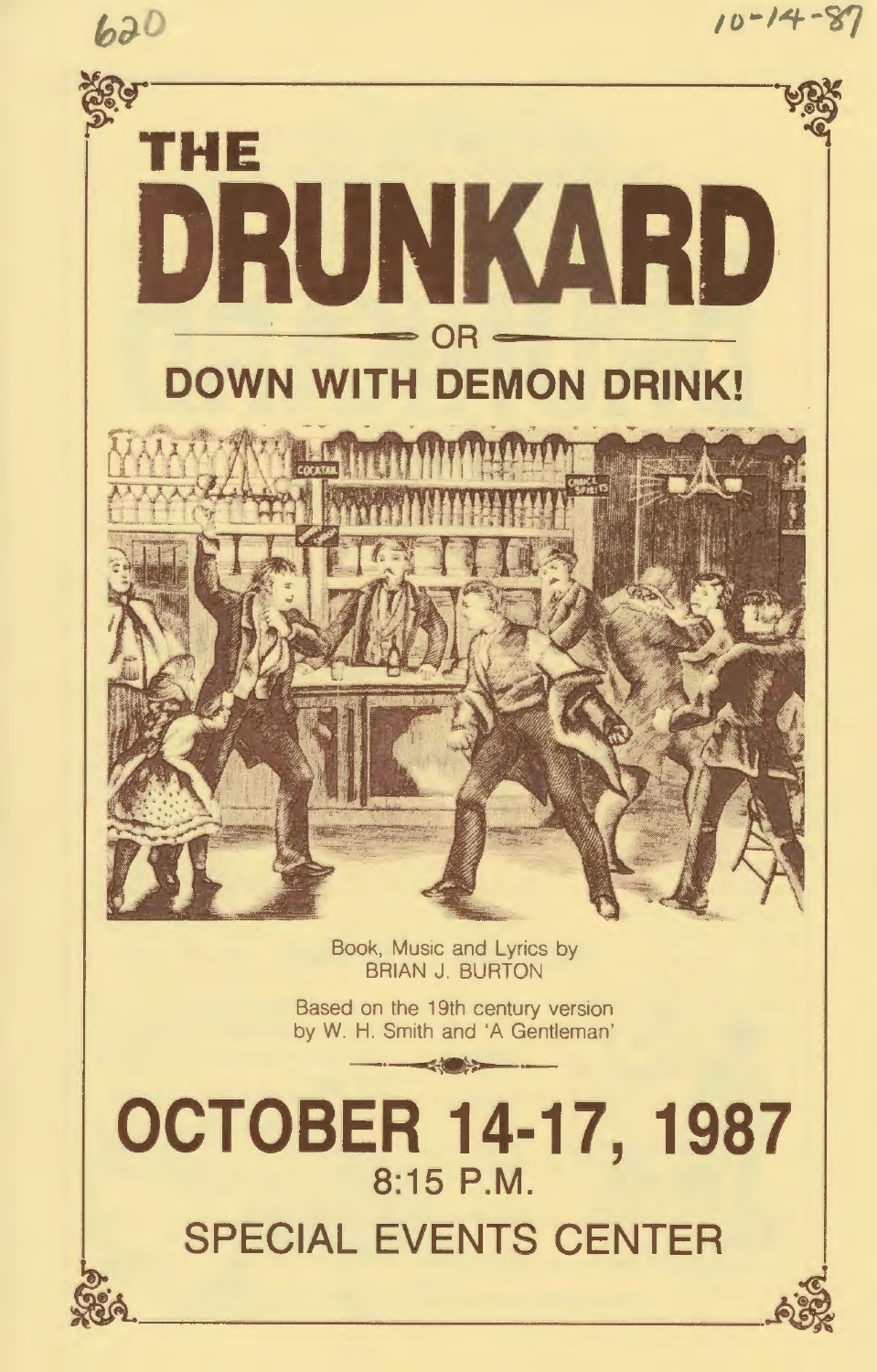## **Boise State University Department of Theatre Arts**  -------• presents •-------

# **THE DRUNK CAST**

| Michelle Noah |
|---------------|
| Brent Johnson |
| Chris Thometz |





**Scene 1** - Interior of a pretty cottage in Boise towards the end of the 19th century.

Jennifer Wood

- **Scene**  $2 A$  **leafy lane in the village**  $\cdot$  **later the** same day.
- **Scene 3** Interior of Miss Spindle's house some weeks later.
- **Scene 4** The leafy lane two months later.

**Scene 5** - Exterior of the cottage - later the same day.

**Intermission** 

Produced with permission of Samuel French, Inc.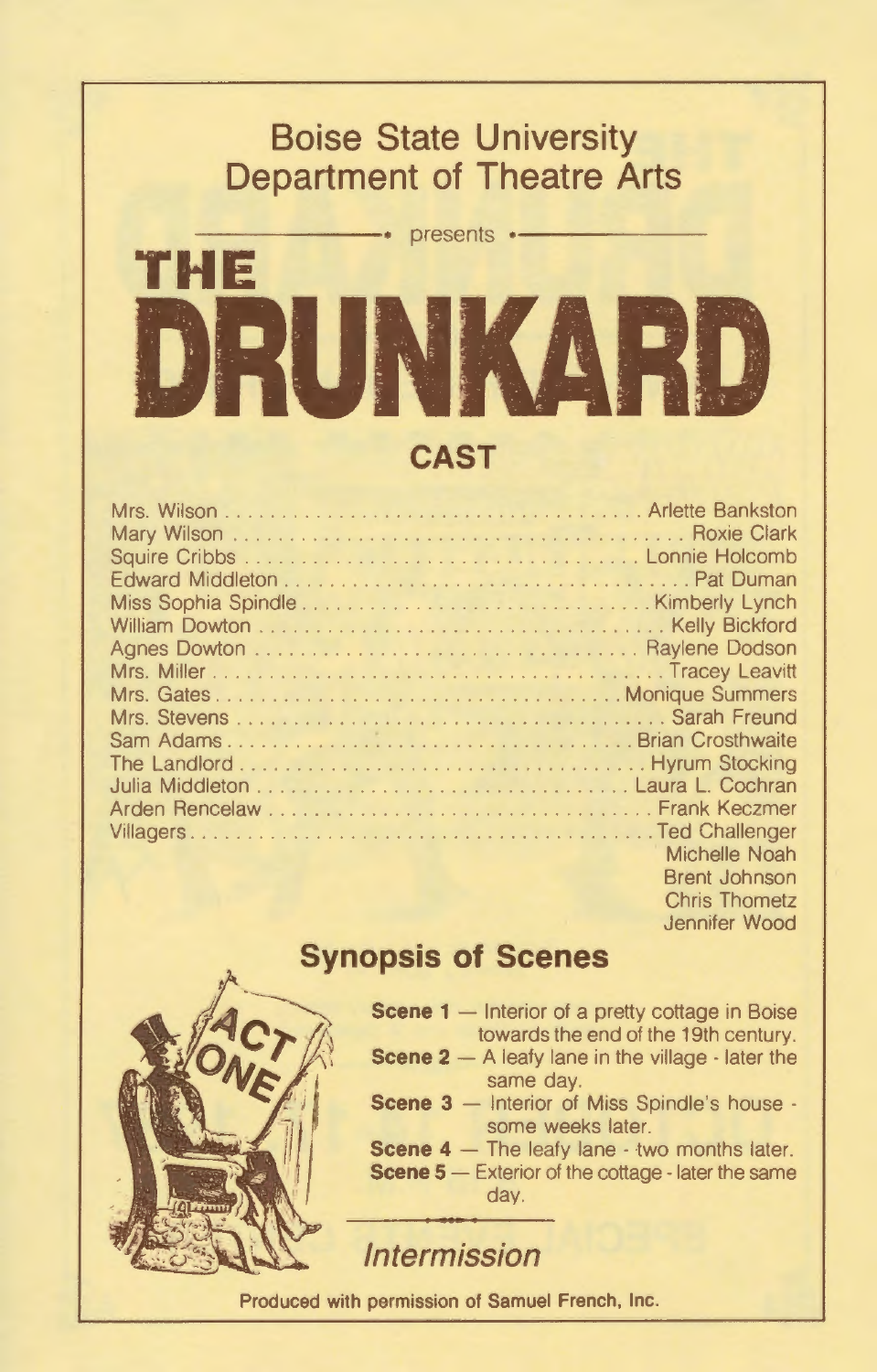Scene 1 - Miss Spindle's House - a few weeks later. Scene 2 - The leafy lane - TEN YEARS LATER. Scene 3 - The village inn - TWO YEARS LATER. Scene 4 - The leafy lane - several months later. Scene 5 - Interior of the cottage - some weeks later.



 $*$  Intermission

- **Scene 1** A street in Seattle TWO YEARS LATER.
- **Scene 2** A wretched garret in Seattle the next night.
- **Scene 3** The Seattle street early the next morning.
- **Scene 4** The same next day.
- **Scene 5** The exterior of the cottage in the village later the same day.

## **PRODUCTION STAFF**

| Box Office ManagerBarbara Jean Goff-Raplee |  |
|--------------------------------------------|--|
|                                            |  |
|                                            |  |
|                                            |  |
|                                            |  |



## **RODUCTION CREW**

| Lights Alan Hitchcock        |
|------------------------------|
| Spotlights Shannon Allbright |
| <b>Tanya Seibert</b>         |
| Stage Crew Trey Olmesdahl    |
| Jenny Reid                   |